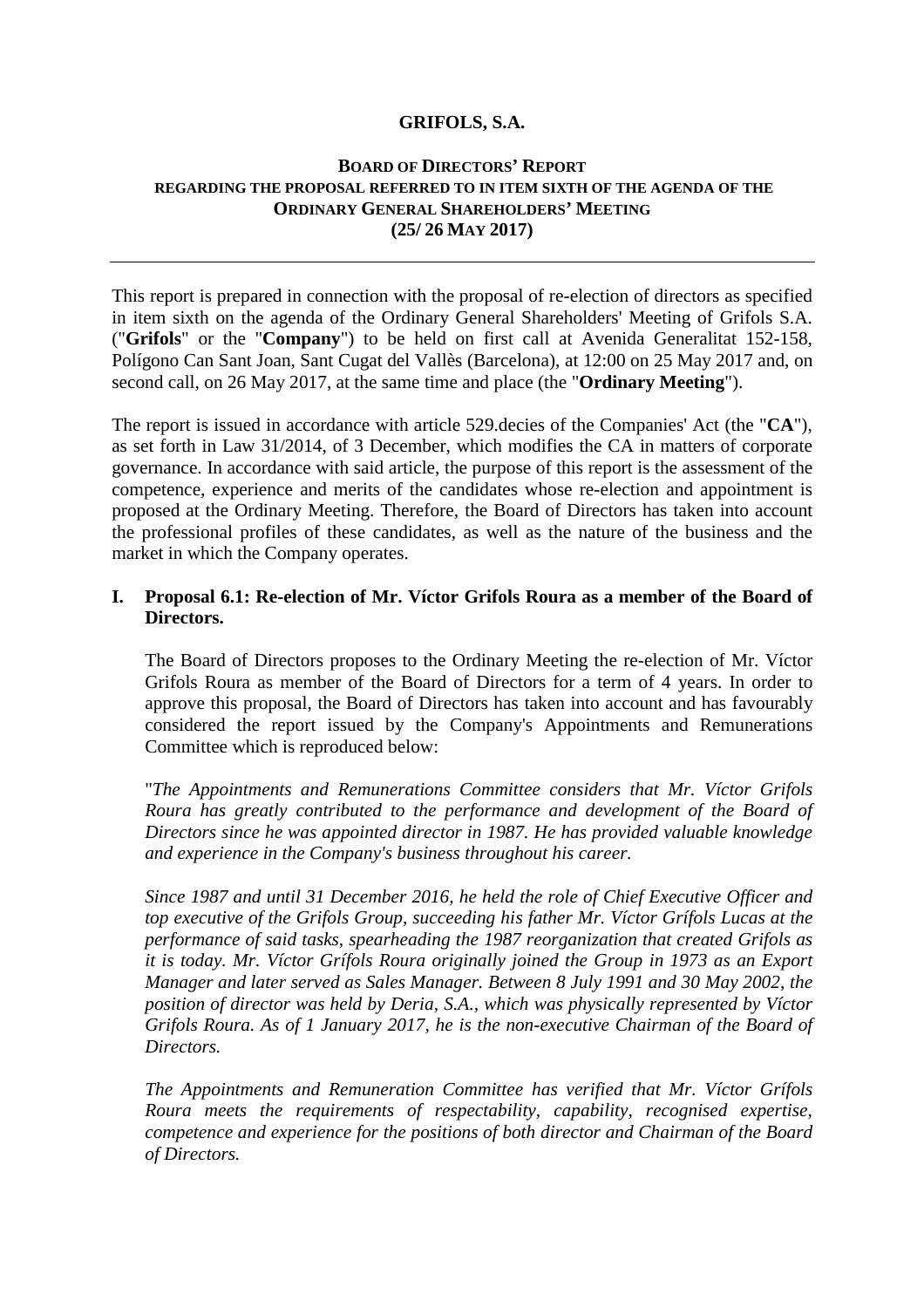*In light of his reputation, extensive experience in the governance of the company and his in-depth knowledge of the market in which the company operates, the Appointments and Remunerations Committee unanimously resolves to positively inform the Board's*  proposal of re-election of Mr. Víctor Grifols Roura as a member of the Board of *Directors of the Company for a term of four (4) years.* 

## *It is expected that he shall be re-elected as a "proprietary" director.*"

As a result of the above and considering the favourable report issued by the Appointments and Remunerations Committee, the Company's Board of Directors has positively considered the competence, experience and merits of Mr. Víctor Grifols Roura, as well as his contribution to the well-functioning of the Board of Directors and considers it is in the best interest of the Company to re-elect him as director.

Consequently, the Board of Directors proposes to the Ordinary Meeting the re-election of Mr. Víctor Grifols Roura as member and, as the case may be, Chairman of the Board of Directors under the category of "proprietary" director.

# **II. Proposal 6.2: Re-election of Mr. Ramón Riera Roca as a member of the Board of Directors.**

The Board of Directors proposes to the Ordinary Meeting the re-election of Mr. Ramón Riera Roca as member of the Board of Directors for a term of 4 years. In order to approve this proposal, the Board of Directors has taken into account and has favourably considered the report issued by the Company's Appointments and Remunerations Committee which is reproduced below:

"*The Appointments and Remunerations Committee considers that Mr. Ramón Riera Roca*  has favourably contributed to the performance and development of the Board of *Directors since he was appointed director in 1977. He has provided relevant knowledge and experience in the Company's business and greatly contributed to the performance of the Board of Directors throughout the years he has been a director.* 

*Mr. Ramón Riera Roca joined Grifols in 1977 and serves as Chief Operations Officer as well as being a member of the administration bodies of several companies of the Grifols Group.* 

*The Appointments and Remuneration Committee has verified that Mr. Ramón Riera Roca meets the requirements of respectability, capability, recognised expertise, competence and experience for the position of director of the Board of Directors.* 

*Given the above, the Appointments and Remunerations Committee unanimously resolves to positively inform the Board's proposal of re-election of Mr. Ramón Riera Roca as a member of the Board of Directors of the Company for a term of four (4) years.* 

*It is expected that he shall be re-elected as an "executive" director.*"

As a result of the above and considering the favourable report issued by the Appointments and Remunerations Committee, the Company's Board of Directors has positively considered the competence, experience and merits of Mr. Ramón Riera Roca,